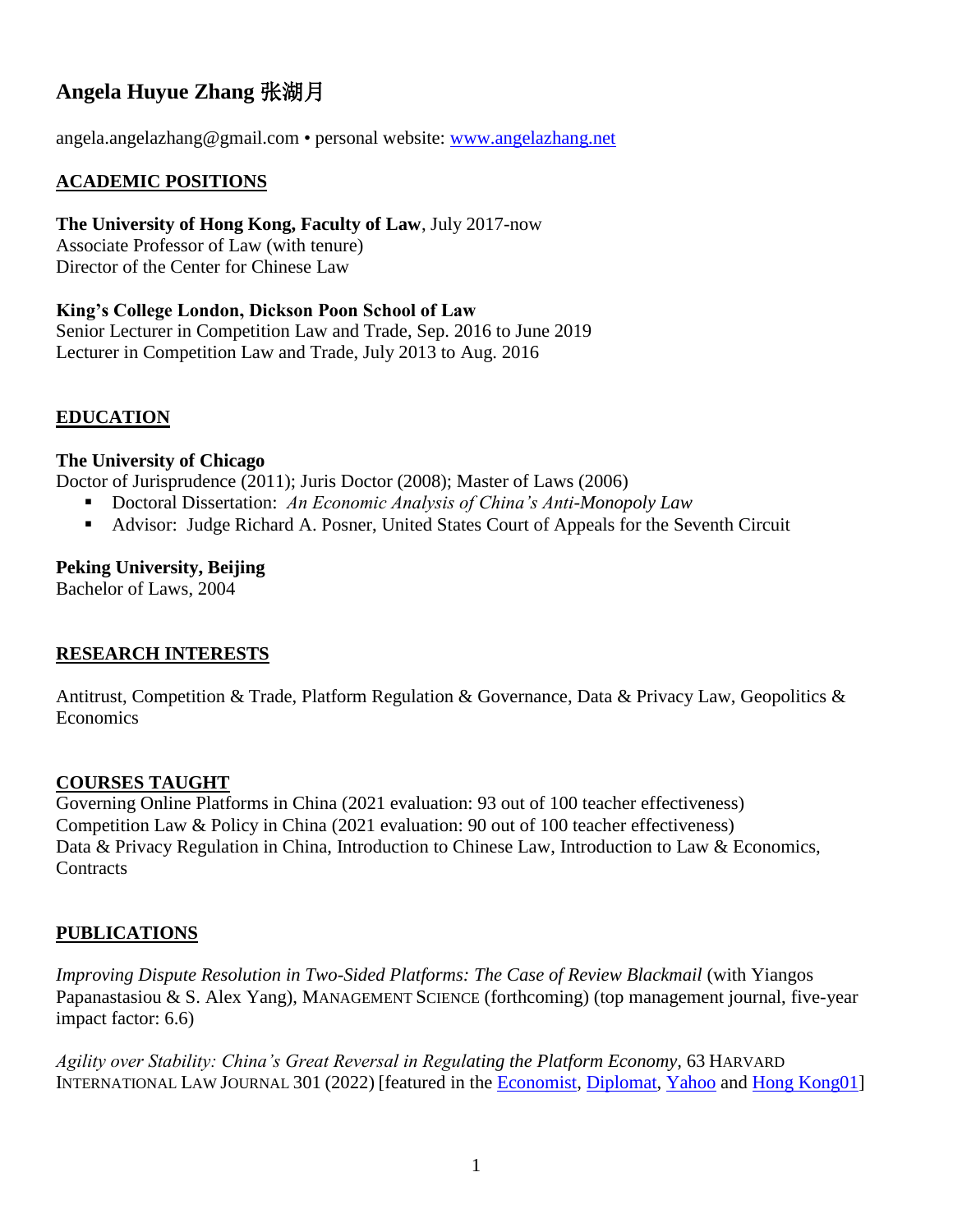CHINESE ANTITRUST EXCEPTIONALISM: HOW THE RISE OF CHINA CHALLENGES GLOBAL REGULATION (Oxford University Press, March 2021) (featured in numerous media outlets & named a Best Political Economy Book of the year by ProMarket, visit the book's [website\)](https://www.angelazhang.net/chinese-antitrust-exceptionalism)

*The U.S.-China Trade Negotiation: A Contract Theory Perspective*,51 GEORGETOWN INTERNATIONAL LAW JOURNAL 809 (2020)

*Ownership and Political Control: Evidence from Charter Amendments* (with Zhuang Liu), 60 INTERNATIONAL REVIEW OF LAW AND ECONOMICS (2019)

*Strategic Comity*, 44 YALE JOURNAL OF INTERNATIONAL LAW 281 (2019)

*Strategic Public Shaming: Evidence from Chinese Antitrust Investigations,* 237 CHINA QUARTERLY 174 (2019) [selected as the best procedure academic article by the 2019 Antitrust Writing Awards]

*Judging in Europe, Do Legal Traditions Matter?* (with Jingchen Liu & Nuno Garoupa)*,* 14 JOURNAL OF COMPETITION LAW & ECONOMICS 144 (2018)

*The Role of Media in Antitrust: Evidence from China,* 41 FORDHAM JOURNAL OF INTERNATIONAL LAW 473 (2018) [selected as the best Asian antitrust academic article by the 2019 Antitrust Writing Awards]

*The Antitrust Paradox of China Inc*., 50 NEW YORK UNIVERSITY JOURNAL OF INTERNATIONAL LAW & POLITICS 159 (2017) [selected as the best Asian antitrust academic article by the 2018 Antitrust Writing Awards]

*The Faceless Court,* 38 UNIVERSITY OF PENNSYLVANIA JOURNAL OF INTERNATIONAL LAW 71 (2016) [selected for presentation at 2015 Stanford International Junior Faculty Forum]

*Taming the Chinese Leviathan, Is Antitrust Regulation A False Hope?* 51 STANFORD JOURNAL OF INTERNATIONAL LAW 195 (2015)

*Antitrust Regulation of Chinese State-Owned Enterprises,* in REGULATING THE VISIBLE HAND? THE INSTITUTIONAL IMPLICATIONS OF CHINESE STATE CAPITALISM (Benjamin Liebman & Curtis J. Milhaupt eds.), Oxford University Press (2015)

*Bureaucratic Politics and China's Anti-Monopoly Law,* 47 CORNELL INTERNATIONAL LAW JOURNAL 671 (2014) [interviewed and quoted by [The Economist,](http://www.economist.com/news/business/21613348-chinas-antitrust-crackdown-turns-ugly-foreign-carmakers-forefront-unequal) [New York](http://www.nytimes.com/2014/08/11/business/international/china8217s-energetic-enforcement-of-antitrust-rules-alarms-foreign-firms.html?_r=0) Times, selected as the best Asian antitrust academic article by the 2015 Antitrust Writing Awards]

*Foreign Direct Investment from China: Sense and Sensibility*, 34 NORTHWESTERN JOURNAL OF INTERNATIONAL LAW & BUSINESS 395 (2014)

*Toward an Economic Approach to Agency Agreements,* 9 JOURNAL OF COMPETITION LAW & ECONOMICS 553 (2013)

*The Single Entity Theory: An Antitrust Time-Bomb for Chinese State-Owned Enterprises?* 8 JOURNAL OF COMPETITION LAW & ECONOMICS 805 (2012)

*The Enforcement of China's Anti-Monopoly Law: A Perspective on the Institutional Design*, 56 ANTITRUST BULLETIN 630 (2011)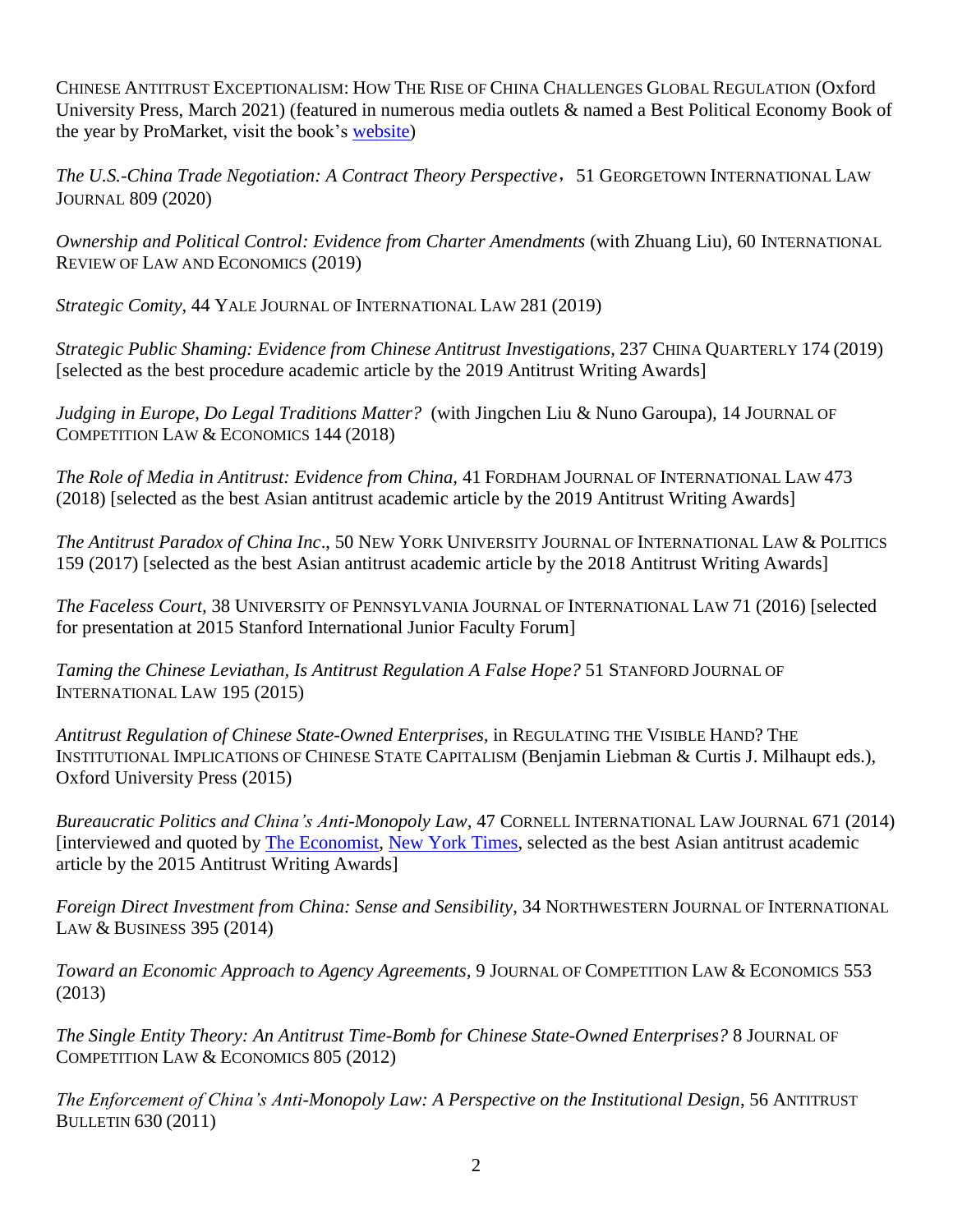# **WORKS-IN-PROGRESS**

HAPPY: HOW CHINA REGULATES TECH AND BEYOND *(book manuscript under contract with Oxford University Press, to be released in 2023)*

*Decentralized Platform Governance: Crowd-sourcing, Learning and De-biasing* (formerly "*Crowd-judging*") (with Alan Kwan  $&$  S. Alex Yang) (major revision at MANAGEMENT SCIENCE)

*State Advance and Private Retreat: The Unintended Consequences of Market Reform in China (with Zhuang* Liu) (writing)

## **FUNDING & AWARDS**

Best Asian Antitrust Academic Article by the 2019 Concurrences Antitrust Writing Awards

Best Procedure Academic Article by the 2019 Concurrences Antitrust Writing Awards

Best Asian Antitrust Academic Article by the 2018 Concurrences Antitrust Writing Awards

Best Asian Antitrust Academic Article by the 2015 Concurrences Antitrust Writing Awards

Recipient of HKD\$637,440 pursuant to the General Research Fund scheme awarded by the Research Grants Council in 2021 to support a three-year research project entitled "Decentralizing Platform Governance: Innovations from China"

Recipient of HKD\$637,440 pursuant to the General Research Fund scheme awarded by the Research Grants Council in 2018 to support a three-year research project entitled "Antitrust and the Rise of China: An Institutional Analysis"

Recipient of approximately £10,000 awarded by British Academy/Leverhulme Small Research Grants in 2014 to support a two-year research project on "The Behaviour of EU Judges"

## **OPINIONS & COMMENTARIES**

*China's Golden Tech Grab,* PROJECT SYNDICATE*,* May 19, 2022 [\(Link\)](https://www.project-syndicate.org/commentary/china-regulatory-crackdown-tech-firms-golden-share-ownership-stake-by-angela-huyue-zhang-2022-05)

*China Tech Loses Its Edge As Data Regulation Laws Bite*, NIKKEI ASIA REVIEW*,* Feb. 14, 2022 [\(Link\)](https://asia.nikkei.com/Opinion/China-Tech-loses-its-edge-as-data-regulation-laws-bite)

*China's Tech Regulators Strike Again,* PROJECT SYNDICATE, Nov. 24, 2021 [\(Link\)](https://www.project-syndicate.org/commentary/china-regulator-new-draft-guidelines-data-collection-use-and-transfer-by-angela-huyue-zhang-2021-11?utm_source=twitter&utm_medium=organic-social&utm_campaign=page-posts-november21&utm_post-type=link&utm_format=16:9&utm_creative=link-image&utm_post-date=2021-11-24)

*How An Evergrande Collapse Could Cascade Through China,* BLOOMBERG*,* Nov. 1, 2021 [\(Link\)](https://www.bloomberg.com/opinion/articles/2021-10-31/an-evergrande-collapse-could-cause-a-domino-effect-of-small-business-failures?srnd=premium-asia)

*Evergrande and Energy Crises Show Beijing's Need for System Thinking,* NIKKEI ASIA REVIEW*,* Oct. 7, 2021 [\(Link\)](https://asia.nikkei.com/Opinion/Evergrande-and-energy-crises-show-Beijing-s-need-for-systems-thinking)

*Data Privacy "Chinese Style",* PROJECT SYNDICATE, Sep. 6, 2021 ( [Link\)](https://www.project-syndicate.org/commentary/china-data-protection-law-strengths-and-weaknesses-by-angela-huyue-zhang-2021-09)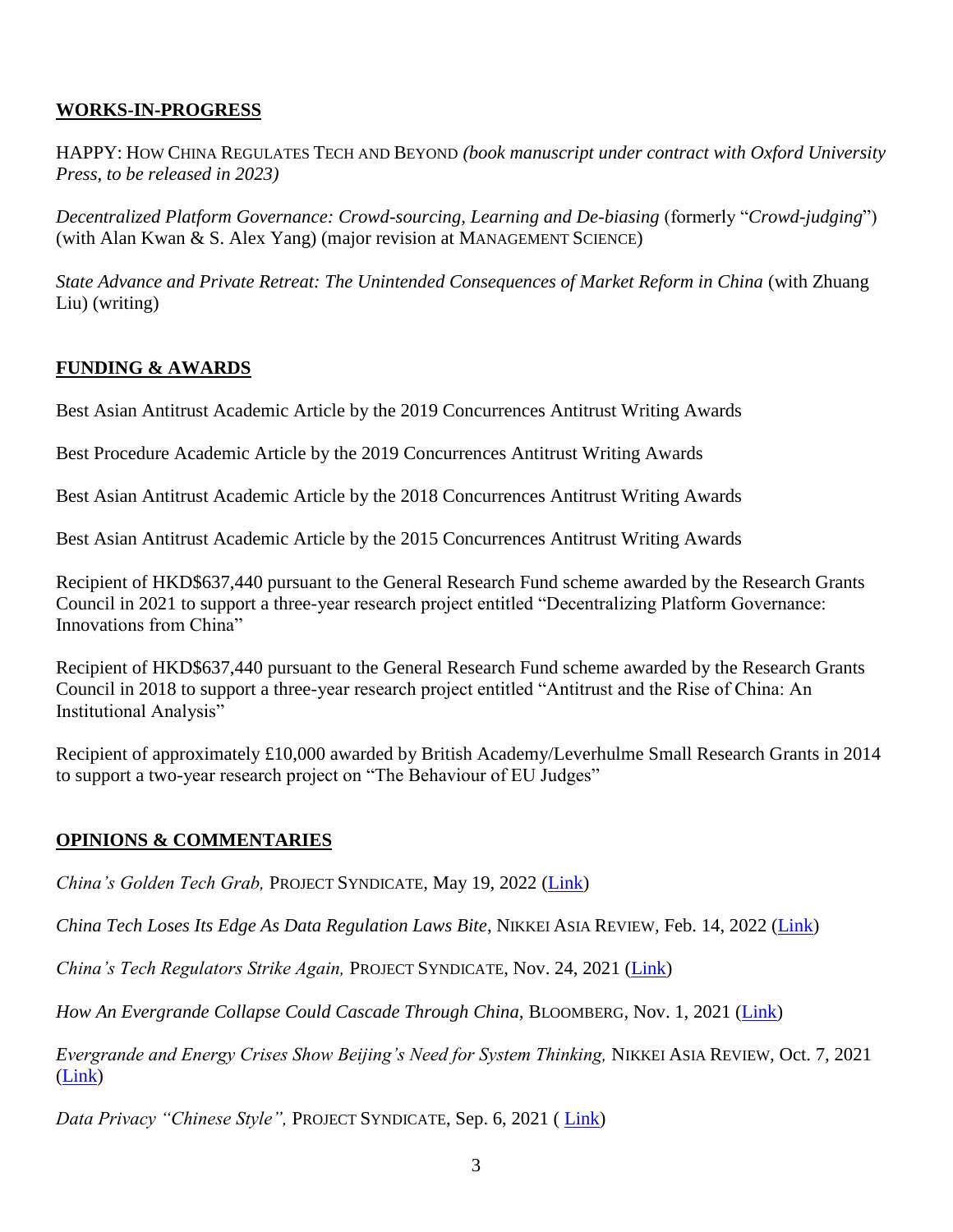*Didi's Failure to Listen Forces Rewrite of Chinese Tech Listing,* NIKKEI ASIA REVIEW, July 9, 2021 [\(Link\)](https://asia.nikkei.com/Opinion/Didi-s-failure-to-listen-forces-rewrite-of-Chinese-tech-listing-rules)

*Big Tech is the Regenerative Starfish of Our Times*, NIKKEI ASIA REVIEW, May 7, 2021 [\(Link\)](https://asia.nikkei.com/Opinion/Big-Tech-is-the-regenerative-starfish-of-our-times)

*How China's Fragmented Bureaucracy Works to Ant Group's Advantage*, NIKKEI ASIA REVIEW, March 26, 2021 [\(Link\)](https://asia.nikkei.com/Opinion/How-China-s-fragmented-bureaucracy-works-to-Ant-Group-s-advantage)

*China's Regulatory War on Ant*, PROJECT SYNDICATE, March 12, 2021 [\(Link\)](https://www.project-syndicate.org/commentary/china-bureaucracy-regulatory-war-on-ant-group-by-angela-huyue-zhang-2021-03?barrier=accesspaylog)

*China Is Leaning into Antitrust Regulation to Stay Competitive with the U.S*., FORTUNE, Feb. 9, 2021 [\(Link\)](https://fortune.com/2021/02/08/china-antitrust-tech-alibaba-tencent-billionaires/)

*Why Is China Cracking Down on Alibaba*, PROJECT SYNDICATE, Feb. 2, 2021 [\(Link\)](https://www.project-syndicate.org/commentary/chinese-government-alibaba-antitrust-investor-confidence-by-angela-huyue-zhang-2021-02?barrier=accesspaylog)

*The Dangerous Legal War Posing A New Threat to China-US Relations,* NIKKEI ASIA REVIEW, Feb. 1, 2021 [\(Link\)](https://asia.nikkei.com/Opinion/The-dangerous-legal-war-posing-a-new-threat-to-China-US-relations)

*[China's Alibaba Probe Is](https://asia.nikkei.com/Opinion/China-s-Alibaba-probe-is-not-all-bad-news) Not All Bad News,* NIKKEI ASIA REVIEW, Jan. 8, 2021 [\(Link\)](https://asia.nikkei.com/Opinion/China-s-Alibaba-probe-is-not-all-bad-news)

*[In China, Behave or Face a Campaign,](https://www.bloomberg.com/opinion/articles/2021-01-06/china-s-regulators-turn-to-communist-style-campaigns-to-keep-things-in-line)* BLOOMBERG, January 7, 2021 [\(Link\)](https://www.bloomberg.com/opinion/articles/2021-01-06/china-s-regulators-turn-to-communist-style-campaigns-to-keep-things-in-line)

*Should China Wield Antitrust Laws to Counter US Attacks on Huawei Amid Global Competition?,* SOUTH CHINA MORNING POST, May 26, 2020 [\(Link\)](https://www.scmp.com/comment/opinion/article/3086070/should-china-wield-antitrust-laws-counter-us-attacks-huawei-amid)

*Coronavirus-related US Lawsuits against China Risks A Further Worsening of Relations, and May Backfire,*  SOUTH CHINA MORNING POST, May 11, 2020 *(*[Link\)](https://www.scmp.com/comment/opinion/article/3083504/coronavirus-related-us-lawsuits-against-china-risk-further)

*The China Inc. Illusion,* NIKKEI ASIAN REVIEW, Nov. 24, 2016 [\(Link\)](http://asia.nikkei.com/Business/Companies/Angela-Huyue-Zhang-The-China-Inc.-illusion)

*Don't Panic, China Is Not Buying the World,* NIKKEI ASIAN REVIEW, Jan. 29, 2015 [\(Link\)](http://asia.nikkei.com/magazine/20150129-Youth-on-the-rise/Viewpoints/Angela-Huyue-Zhang-Don-t-panic-China-is-not-buying-the-world)

*Who Is Guarding China's Trust Busters?* NIKKEI ASIAN REVIEW, August 26, 2014 [\(Link\)](http://asia.nikkei.com/Viewpoints/Perspectives/Angela-Huyue-Zhang-Who-is-guarding-China-s-trust-busters)

## **MEDIA COVERAGE**

Angela is a highly sought-after commentator on Chinese antitrust issues. Her commentaries have appeared in numerous international media outlets such as *the New York Times*, *Wall Street Journal*, *Financial Times*, *the Economist*, *Bloomberg*, *CNN*, CNBC, BBC, *South China Morning Post* and many others. Click [here](https://www.angelazhang.net/chinese-antitrust-exceptionalism) for more details.

#### **PRESENTATIONS**

*Chinese Antitrust Exceptionalism (Virtual Book Tour)* [Yale Law School, March 31, 2021](https://law.yale.edu/yls-today/yale-law-school-events/book-talk-chinese-antitrust-exceptionalism-how-rise-china-challenges-global-regulation-university) 21st Century China Center--UC San [Diego, April 8, 2021](https://www.youtube.com/watch?v=nn9PjvDSSmQ) The University of Hong Kong Faculty of Business, April 9, 2021 European University Institute, April 16, 2021 [University of Pennsylvania, April 16, 2021](https://cscc.sas.upenn.edu/events/2021/04/16/chinese-antitrust-exceptionalism-how-rise-china-will-challenge-global-regulation) [Harvard Fairbank Center, April 19, 2021](https://fairbank.fas.harvard.edu/events/china-economy-lecture-series-featuring-angela-zhang/) U.S. Asia Law Institute, [New York University, April 21, 2021](https://usali.org/events/how-the-rise-of-china-challenges-global-anti-trust-regulation) Oxford University, April 30, 2021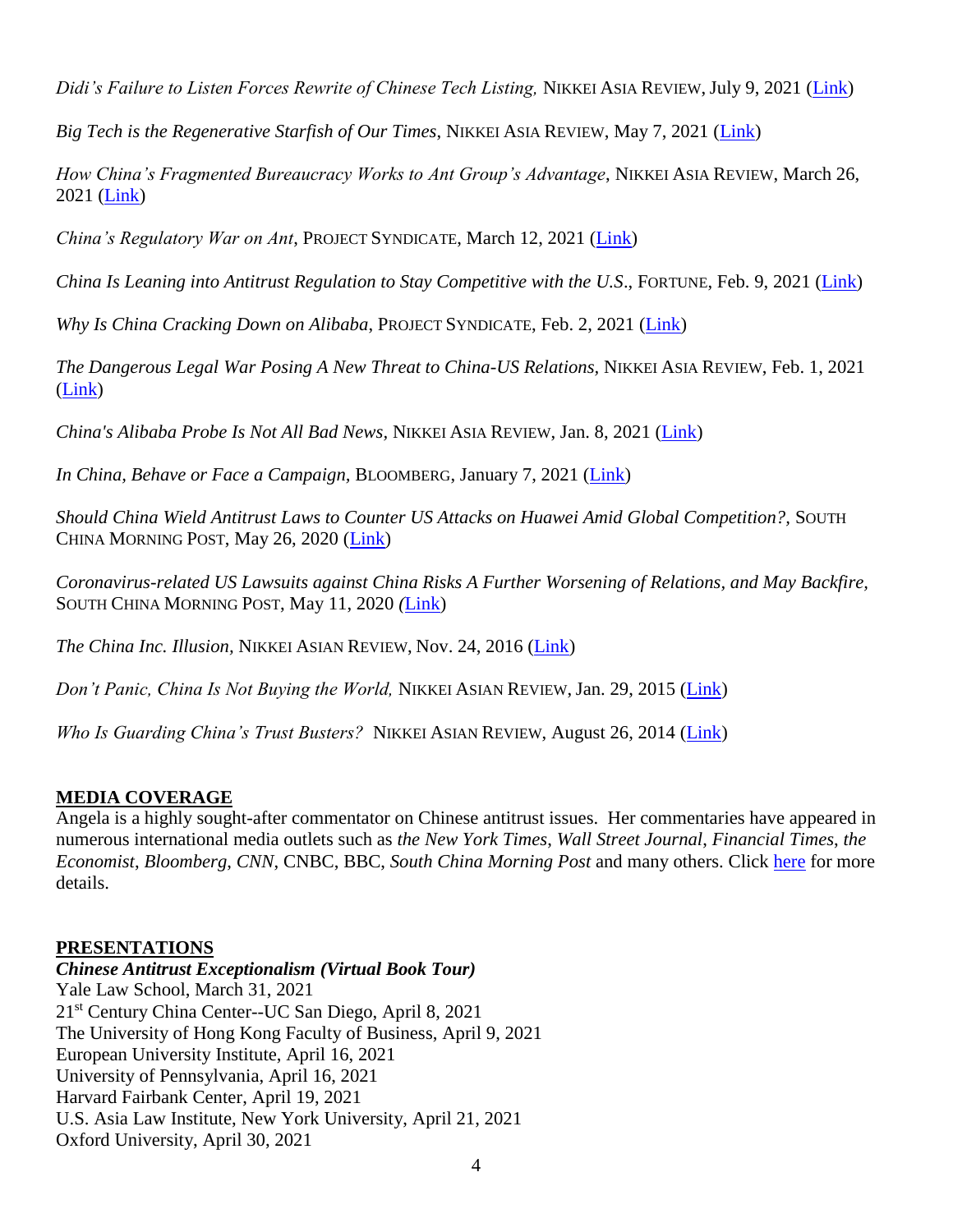Berkley Law School, May 13, 2021 New York State Bar, May 19, 2021 UK Competition and Markets Authority, June 4, 2021 ASCOLA\_Asia, June 11, 2021 US Department of Justice, June 17, 2021 University of Sau Paulo Law School, June 24, 2021 Brazilian Institute for Competition and Innovation, June 30, 2021 US-China Business Council, July 15, 2021 American Chamber of Commerce, August 27, 2021 European Chamber of Commerce, Sep. 8, 2021 UC Irving School of Law, Oct. 15, 2021 World Bank, Jan. 20, 2022 DC State Bar, April 14, 2022

#### *The U.S.-China Trade Negotiation: A Contract Theory Perspective*

Antonin Scalia Law School, Nov. 20, 2019 Columbia Law School, Nov. 18, 2019 UC Irving School of Law, Nov. 13, 2019 Academia Sinica, Taiwan, Oct. 5, 2019

#### *Crowd-judging*

14<sup>th</sup> Annual Conference on Empirical Legal Studies, Nov. 16, 2019

USC Gould School of Law, Nov. 11, 2019

Academia Sinica, Taiwan, July 24, 2019

23<sup>rd</sup> Annual Conference of the Society for Institutional and Organizational Economics, Stockholm, June 23-25, 2019

HKU-Lingnan-Florida Platform Competition Conference, June 20, 2019

29<sup>th</sup> Annual Meeting of the American Law and Economics Association, New York University, May 18-19, 2019

The Emergence of Computational Legal Studies: The Promises and Challenges of Data-Driven Legal Research, The University of Hong Kong, June 28, 2018

#### *Ownership and Political Control: Evidence from Charter Amendments*

23<sup>rd</sup> Annual Conference of the Society for Institutional and Organizational Economics, Stockholm, June 23-25, 2019

Uchicago-Tsinghua Forum, Tsinghua Law School & Uchicago Beijing Center, Beijing, May 31, 2018 Finance, Investment & Law Forum, Peking University Law School, Beijing, May 30, 2018 EW Baker Center for Law & Business, National University of Singapore Law School, Mar. 13, 2018 Faculty Workshop, Singapore Management University Law School, Mar. 12, 2018

#### *Strategic Public Shaming: Evidence from Chinese Antitrust Investigations*

21<sup>st</sup> Annual Conference of the Society for Institutional and Organizational Economics, Columbia University, June 23-25, 2017

 $27<sup>th</sup>$  Annual Meeting of the American Law and Economics Association, Yale Law School, May 12-13, 2017 Tilburg Law and Economics Seminar Series, Tilburg University, May 3, 2017 Faculty Workshop, the Faculty of Law, The University of Hong Kong, Dec.13, 2016

## *Judging in Europe, Do Legal Traditions Matter?*

ICON-S Conference, The University of Hong Kong, June 26, 2018 Google Annual Legal Summit, Google Inc., Munich, May 15, 2017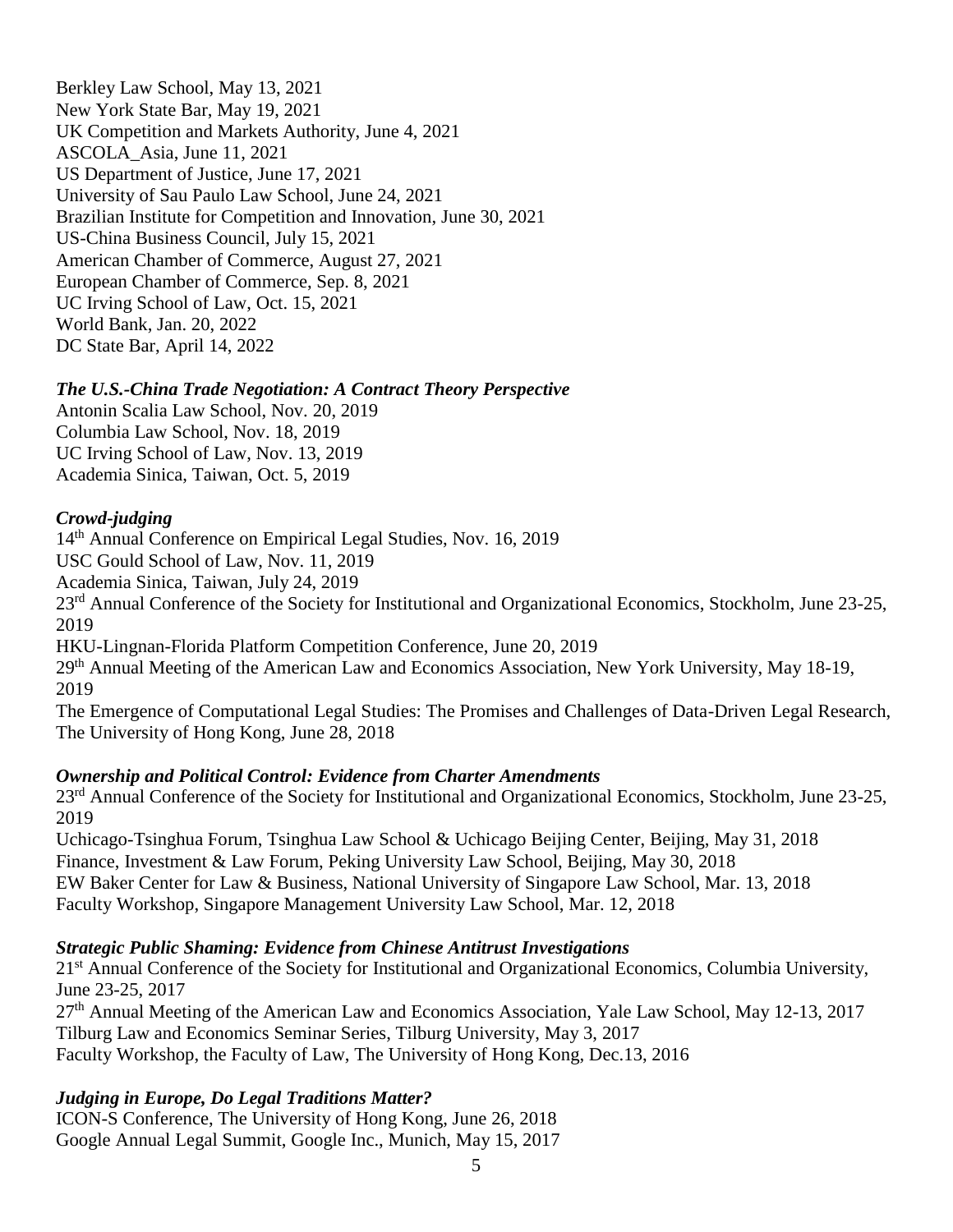Judicial Behaviour International Law Conference, British Institute of International and Comparative Law, London, May 3, 2017 Law and Economics Workshop, University of East Anglia, May 5, 2017 Next Generation of Antitrust Scholars Conference, New York University, Jan. 22, 2016 33rd Annual Conference of the European Association of Law and Economics, Bologna, Sep. 15-17, 2016 11th Annual Conference on Empirical Legal Studies, Duke Law School, Nov. 18-19, 2016

## *The Faceless Court*

Google Summit, Google Inc., Munich, May 15, 2017 Conference on Empirical Legal Studies in Europe, Amsterdam, June 21-22, 2016 26<sup>th</sup> Annual Meeting of American Law and Economics Association, Harvard Law School, May 20-21, 2016 London School of Economics Law Department, GOLEM Workshop, Nov. 10, 2015 European Pubic Law Lecture, King's College London, Nov. 5, 2015 Stanford International Junior Faculty Forum, Stanford Law School, Oct. 9-10, 2015 Microsoft Corporation, Seattle, Oct. 6, 2015 Law and Economics Workshop, Berkeley Law School, Oct. 5, 2015 University of East Anglia Law and Economics Workshop, Sep. 25, 2015

# **Bureaucratic Politics and China's Anti-Monopoly Law**

"New Frontiers of Antitrust 2014" - Concurrences Journal 5th International Conference, Paris, June 15, 2015 Sixth Annual Chicago Forum on International Antitrust Issues, Northwestern University School of Law, Chicago, June 8, 2015

Institute for European Studies, Brussels, June 3, 2015

22nd St. Gallen International Competition Law Forum, St. Gallen University, Apr. 23, 2015

Microsoft Corporation, Seattle, June 24, 2014

Workshop on "the Political Economy of Second Best Institutions in the Emerging Markets", King's College London, May 15, 2014

Symposium on "Never the Twain: Emerging U.S.- Chinese Business Law Relations", Cornell Law School, Feb. 21, 2014

## **Taming the Chinese Leviathan: Is Antitrust Regulation A False Hope?**

Symposium on "Chinese State Capitalism and Institutional Change: Domestic and Global Implications", Columbia Law School, June 13, 3014

## **Toward An Economic Approach to Agency Agreements**

American Bar Association Program on "From Hotel Bookings to E-Books: Antitrust in Agency Distribution Program", May 9, 2014

## **Foreign Direct Investment from China: Sense and Sensibility**

Symposium on "**"**Owned By China: Economic, Political, and Security Risks and Opportunities of Chinese Direct Investment in the World", Woodrow Wilson School of Public and International Affairs, Princeton University, Nov. 9, 2013

## *Other Presentations*

Hearing on Implications of Different Legal Traditions and Regimes for International Cooperation, The Federal Trade Commission, Washington D.C., 2019 Concurrences Asia Antitrust Conference, May 18, 2018 Antitrust in Asia, Hong Kong, June 2, 2016 Advanced EU Competition Law, London, May 9, 2016 Antitrust Law Spring Meeting, Washington D.C., March 26, 2014